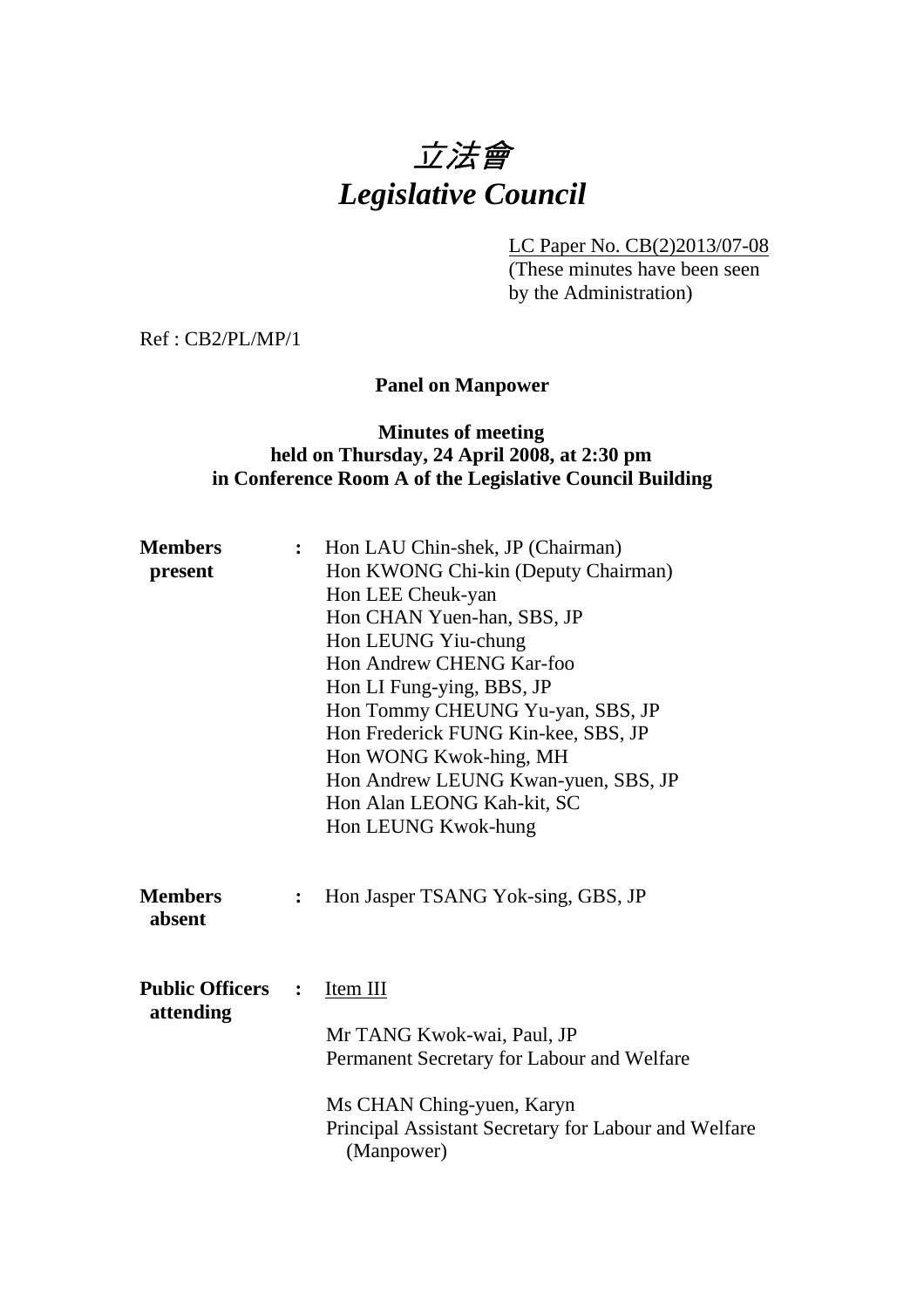Item IV

|                               |                | Mr CHEUNG Kin-chung, Matthew, GBS, JP<br>Secretary for Labour and Welfare                                  |
|-------------------------------|----------------|------------------------------------------------------------------------------------------------------------|
|                               |                | Mr TANG Kwok-wai, Paul, JP<br>Permanent Secretary for Labour and Welfare                                   |
|                               |                | Mrs TSE LING Kit-ching, Cherry, JP<br><b>Commissioner for Labour</b>                                       |
|                               |                | Mr WONG Kwok-lun, Alan, JP<br><b>Assistant Commissioner (Labour Relations)</b><br><b>Labour Department</b> |
|                               |                | Miss WONG Wai-man, Bonny<br>Senior Labour Officer (Labour Relations) 1<br><b>Labour Department</b>         |
|                               |                | Item V                                                                                                     |
|                               |                | Mr CHEUNG Kin-chung, Matthew, GBS, JP<br>Secretary for Labour and Welfare                                  |
|                               |                | Mr TANG Kwok-wai, Paul, JP<br>Permanent Secretary for Labour and Welfare                                   |
|                               |                | Mrs TSE LING Kit-ching, Cherry, JP<br><b>Commissioner for Labour</b>                                       |
|                               |                | Mr IP Yee-cheung, Ernest<br>Senior Labour Officer (Special Duties)<br><b>Labour Department</b>             |
| <b>Clerk</b> in<br>attendance | $\ddot{\cdot}$ | <b>Mrs Sharon TONG</b><br>Chief Council Secretary (2)1                                                     |
| <b>Staff</b> in<br>attendance | $\ddot{\cdot}$ | Ms Janet SHUM<br>Senior Council Secretary (2) 8                                                            |
|                               |                | Miss Helen DIN<br>Legislative Assistant (2) 1                                                              |
|                               |                |                                                                                                            |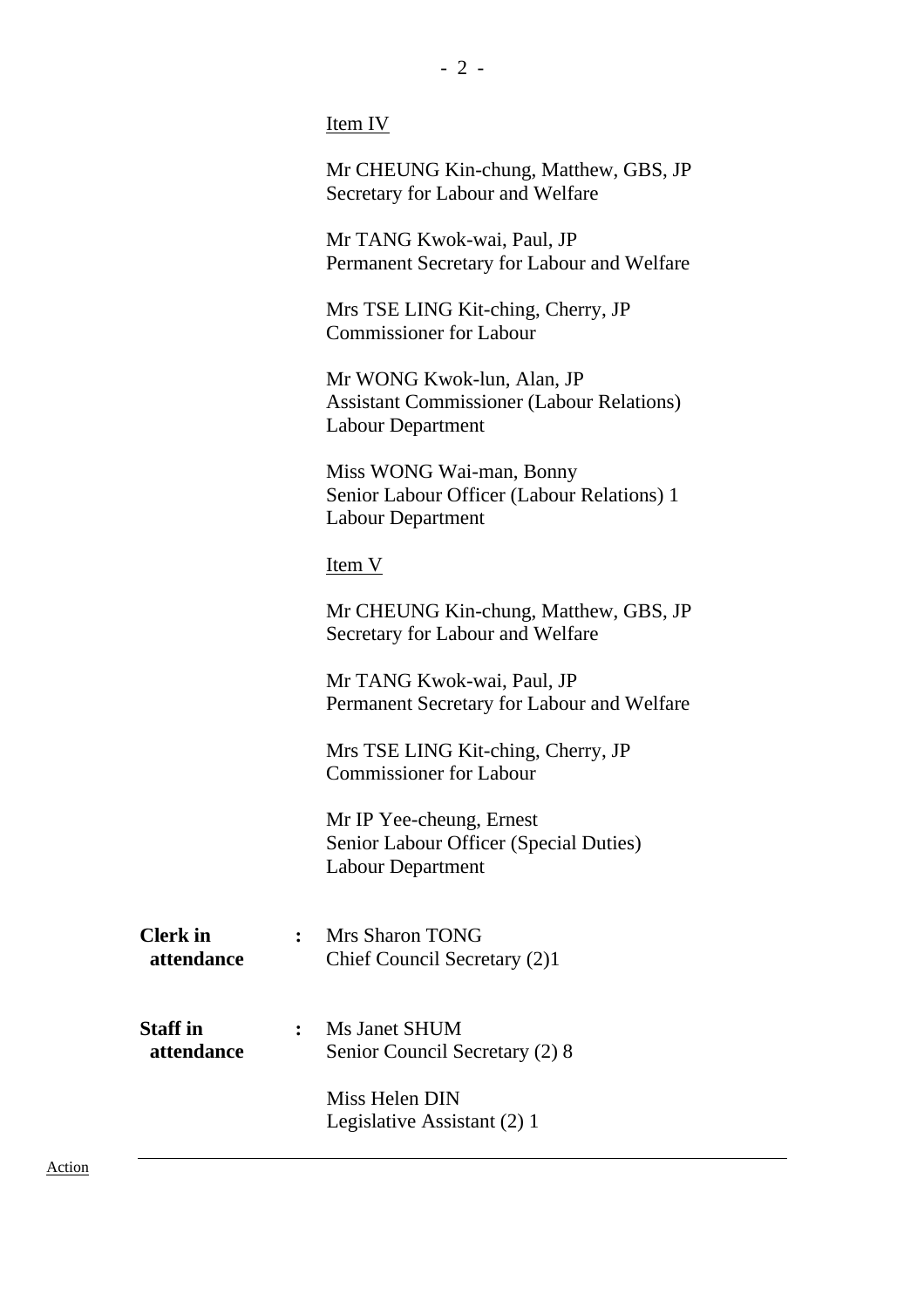# **I. Confirmation of minutes of the previous meeting**  (LC Paper No. CB(2)1663/07-08)

The minutes of the meeting held on 20 March 2008 were confirmed.

#### **II. Date of next meeting and items for discussion (**LC Paper Nos. CB(2)1662/07-08(01) and (02))

2. Members agreed that the next meeting scheduled for 15 May 2008 at 2:30 pm would be rescheduled to 27 May 2008 from 1:30 pm to 4:30 pm to avoid a clash with the Chief Executive's Question and Answer Session scheduled for 15 May 2008 at 3:00 pm.

3. Members agreed that the following items would be discussed at the next meeting to be held on 27 May 2008 -

- (a) the proposal to adjust the rate and proportion of distribution of the Employees' Compensation Insurance Levy payable under the Employees' Compensation Insurance Levies Ordinance and improve the compensation for persons with occupational deafness under the Occupational Deafness (Compensation) Ordinance;
- (b) Wage Protection Movement for cleaning workers and security guards: Assessment criteria for overall review in October 2008; and
- (c) preparatory work for introducing a statutory minimum wage for cleaning workers and security guards if the Wage Protection Movement fails to yield satisfactory results - Definition of a statutory minimum wage

4. Mr LEE Cheuk-yan suggested that the list of outstanding items should be reviewed so as to prioritise the items for discussion before the end of this legislative session.

5. The Chairman said that it was of utmost importance that priority should be given to the discussion of issues of great concern to members, such as the preparatory work for introducing a statutory minimum wage for cleaning workers and security guards and the enforcement of Labour Tribunal (LT) awards. The Chairman further said that he would discuss with members with a view to identifying the items on the outstanding list of items that could also be given priority for discussion and the items on the list that could be deleted.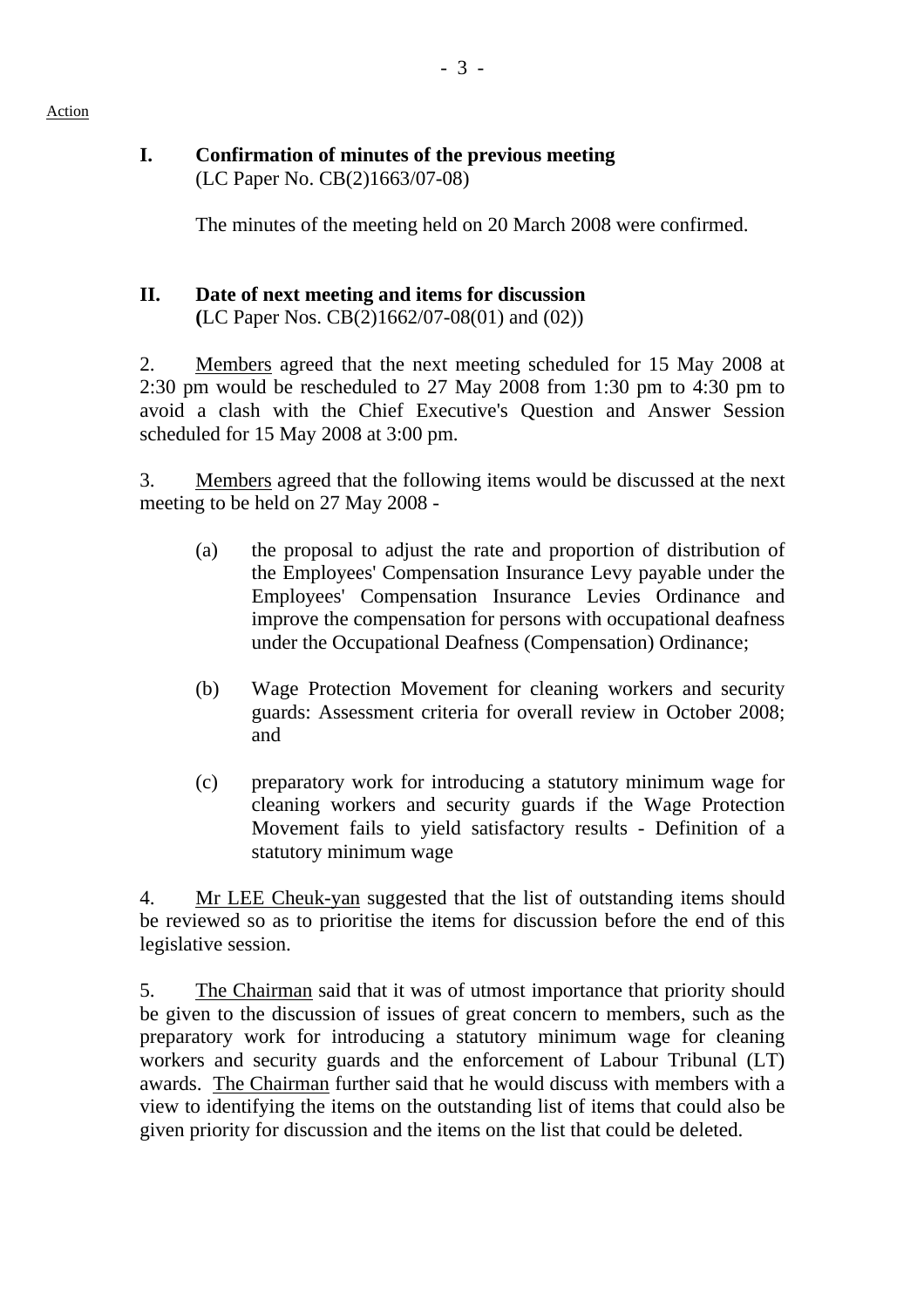# **III. Retention of a supernumerary post for secondment to the Employees Retraining Board as Executive Director (**LC Paper No. CB(2)1662/07-08(03))

6. The Permanent Secretary for Labour and Welfare (PSLW) briefed members on the proposal to retain a supernumerary post of Administrative Officer Staff Grade B (AOSGB) (D3) in the Labour and Welfare Bureau (LWB) for the continued secondment to the Employees Retraining Board (ERB) as Executive Director (ED/ERB) for a period of two years with effect from 1 August 2008.

7. Mr WONG Kwok-hing enquired whether the strategic review recommendations of ERB to be submitted to the Administration could be implemented within a two-year time-frame and whether consideration had been given to promoting suitable officers from within the Executive Office of ERB to fill the post of ED/ERB.

8. PSLW said that the Administration proposed to retain the supernumerary post to enable the continued secondment of a civil servant with management and administrative experience to fill the ED/ERB post for another two years from 1 August 2008. The secondee, as ED/ERB, had fulfilled a key role expected of her during the past two years of secondment to ERB, in conducting and completing a strategic review on ERB's future role and functions. It was anticipated that another two years would be required for ED/ERB to take forward the review recommendations during the initial stage and to ensure a smooth start. ED/ERB would need to, amongst other things, liaise with the relevant government bureaux/departments and stakeholders and ensure an effective operation of the expanded Employees Retraining Scheme (ERS). The Administration's current plan was to consider an open recruitment for the post of ED/ERB in about two years' time pending the progress of the implementation of the review recommendations.

9. Ms LI Fung-ying said that she was not opposed to the proposal to retain a supernumerary post of AOSGB for secondment to ERB as ED/ERB. Noting that ERB would need at least three years to implement the expansion of ERS and the review proposals in phases, she expressed concern whether there would be a transitional problem as the retention of the supernumerary post would only last for two years, and a new Executive Director would not be in place in two years' time. She asked whether the retention of the supernumerary post would be subject to further extension.

10. PSLW said that the initial stage for the implementation of the review proposals of ERB would include the planning and development of training courses for the new target groups pursuant to the relaxation of ERS, provision of training services to meet the needs of the working population, and enhancement of existing training courses. The Administration would closely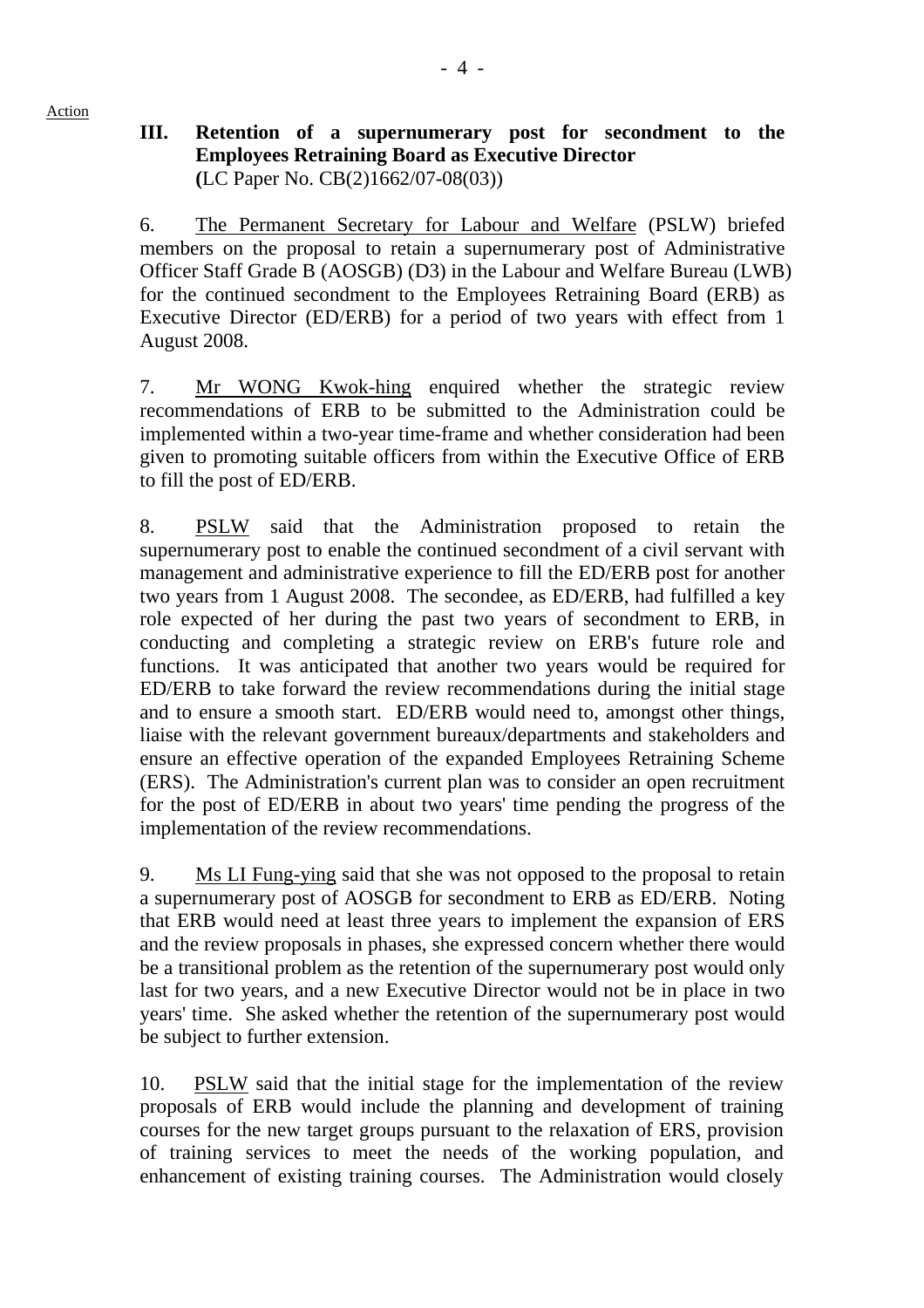Admin

monitor and keep under review the progress of the implementation of the proposals. If the review to be conducted after the first year of the implementation showed that the progress was satisfactory and there was no need to further extend the retention of the supernumerary, ERB would start the preparation work for open recruitment so that a suitable person could be recruited in time to fill the ED/ERB post. Ms LI Fung-ying said that the Administration should report to the Panel on the future recruitment for the ED/ERB post.

11. Referring to the addition of a Deputy Executive Director in the reorganisation of the Executive Office of ERB, Ms LI Fung-ying asked about the number of existing Deputy Executive Directors, and the need to create the new post. She said that ERB should be prudent in using the substantial accumulation in the Employees Retraining Fund arising from the levy collected from employers of foreign domestic helpers.

12. PSLW said that there was an operational need to create an additional Deputy Executive Director in view of the new role and expanded scope of work of ERB. With the appointment of an additional Deputy Executive Director, the Executive Office of ERB would have three Deputy Executive Directors responsible for training services, business development and corporate communications, and finance and corporate services respectively. He added that ERB was mindful of the need to manage the Employees Retraining Fund effectively and cautiously, and would not expand its manpower without full justifications.

13. The Chairman said that he was a member of ERB and would continue to monitor the work of ERB. In summing up, the Chairman said that the Panel agreed to the Administration's submission to the Establishment Subcommittee the proposal to retain a supernumerary post for secondment to ERB as Executive Director.

#### **IV. Enforcement of Labour Tribunal awards (**LC Paper No. CB(2)1662/07-08(04))

14. The Commissioner for Labour (C for L) said that the Administration would like to seek members' views on the improvement measures proposed by various stakeholders as set out in paragraph 8 of the Administration paper which had also been submitted to the Labour Advisory Board (LAB) for deliberation. While LAB saw merits in each of the seven options, it considered that careful consideration should be given to the feasibility and implications of adopting these proposals. For example, in making non-compliance of Labour Tribunal (LT) awards by defaulting employers a criminal offence, consideration should be given to targeting only those unscrupulous employers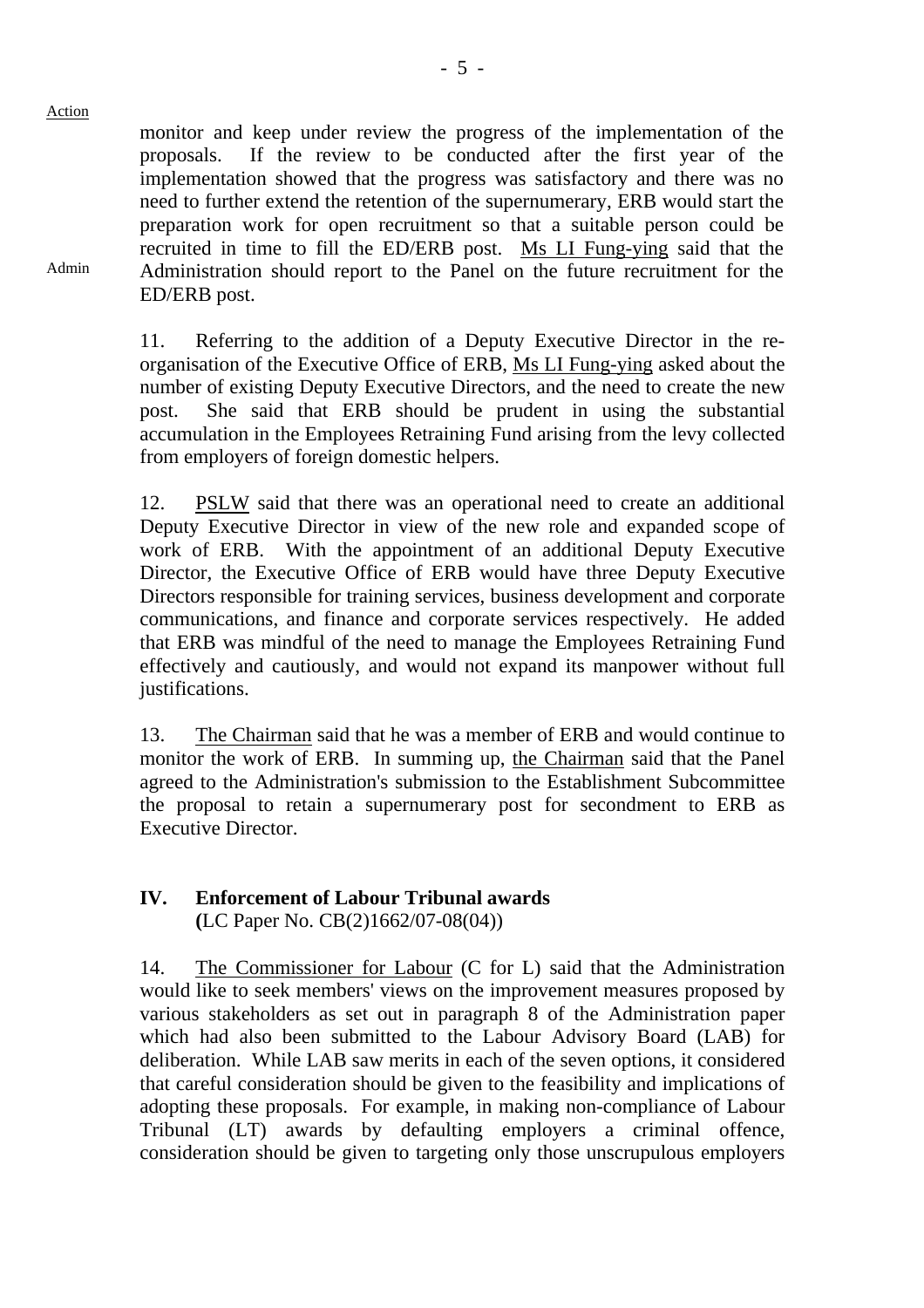not facing genuine financial difficulties. The Administration would further examine the proposed measures in detail.

15. Mr WONG Kwok-hing welcomed the seven options proposed. He said that apart from the option of extending the coverage of the Protection of Wages on Insolvency Fund (the Fund) to defaulted sums awarded by LT where LAB had yet to reach a consensus, the other six options could be considered altogether non-exclusively. He enquired about the timetable to put in place the improvement measures.

16. PSLW said that the Administration was very concerned about the enforcement of LT awards. As the options proposed involved very complex issues, the Administration would need time to discuss with the relevant parties prior to working out a feasible proposal and timetable for implementation.

17. Referring to the deliberations of the Bills Committee on Mandatory Provident Fund Scheme (Amendment) (No. 2) 2007, Mr LEE Cheuk-yan put forward two suggestions for the Administration's consideration to increase the criminal liability of the responsible persons of a body corporate and the civil liability of the company directors respectively. First, to solve the problem in obtaining evidence to prove that a wage offence was made with the consent or connivance or to be attributable to the neglect of the company director of a body corporate, Mr LEE suggested that the Administration should consider reversing the onus of proof or imposing an evidential burden on the defendant director as to his not having knowledge of or consented to the offence. Secondly, to provide deterrence against those employers who were able but unwilling to pay defaulted wages, Mr LEE suggested that provision could be made under the Employment Ordinance (Cap.57) (EO) to hold the company directors personally liable for default payment. He said that the Administration could make reference to the draft provisions proposed by members of the Bills Committee on Mandatory Provident Fund Scheme (Amendment) (No. 2) 2007 in view of similar provisions under the Copyright Ordinance (Cap. 528).

18. C for L responded that as the legislative proposals raised by Mr LEE Cheuk-yan would involve a change in legal principle and policy, the Administration would need to consult DoJ and the relevant bureaux. She added that provisions under the Copyright Ordinance would have to be interpreted in alignment with requirements stipulated under the Ordinance and might not be relevant in the context of the EO.

19. Mr LEE Cheuk-yan said that the proposed option to relax or waive the means test of legal aid for employees seeking to file winding-up/bankruptcy petition was a comparatively simple and practicable measure to assist employees to take action against defaulting employers failing to enforce LT awards. He enquired about the progress of discussion among the relevant bureaux in this respect.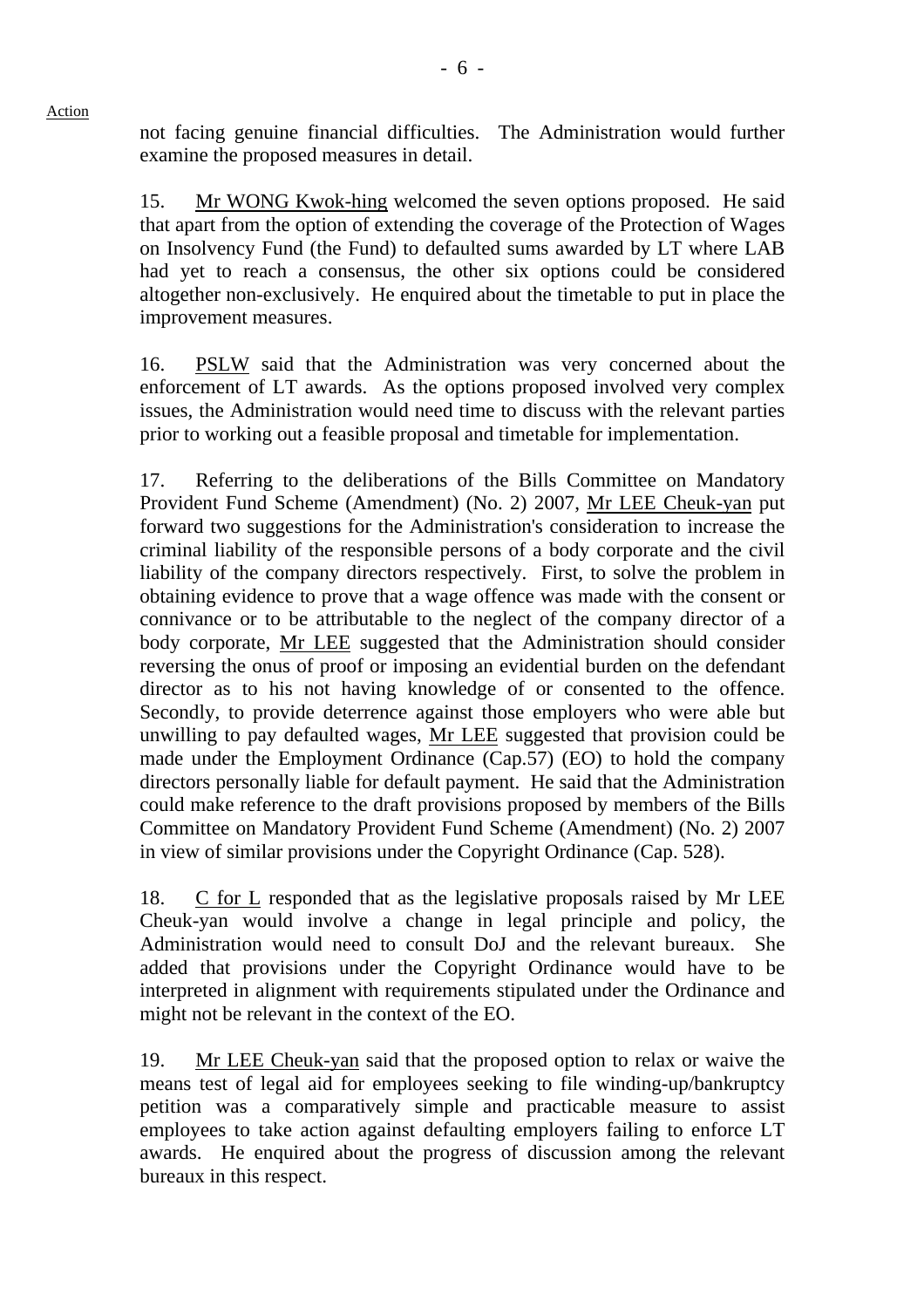20. SLW said that he had held preliminary discussion with the Secretary for Home Affairs on the issue. The Administration would need time to further pursue the matter with the parties concerned.

21. The Deputy Chairman noted that section 5AA of the Legal Aid Ordinance (Cap. 91) empowered the Director of Legal Aid to waive the upper limit of the means test and grant a legal aid certificate in proceedings if he was satisfied that a breach of the Hong Kong Bill of Rights Ordinance (Cap. 383) was an issue. He suggested that legislative amendment could be made to section 5AA of the Legal Aid Ordinance to include the issue of a breach of EO.

22. Miss CHAN Yuen-han urged the Administration to prioritise the implementation of the proposals on enforcement of LT awards listed out in the Administration paper and amend EO and the Labour Tribunal Ordinance (Cap. 25) accordingly. As employers had also shown their support to improve enforcement of LT awards, Miss CHAN urged the Administration to work out a timetable for the introduction of legislative amendments to the relevant Ordinances and make non-compliance of LT awards a criminal offence as soon as possible.

23. SLW said that the seven options listed out in the Administration paper were improvement measures put forward informally by various stakeholders to assist employees in enforcing LT awards. The Administration had not yet come up with a stance on any of the options. It would listen and gather the views of members and the community, and continue to study each of the options in detail. LAB would be consulted when the Administration had come up with a concrete proposal. He noted that LAB had not yet arrived at a conclusion on the options at its last meeting, for example, members of LAB had different opinions on the proposal to make non-compliance of LT awards a criminal offence.

24. The Chairman said that the enforcement of LT awards had been an issue dragging on for a long time and members had repeatedly expressed their views at Panel meetings. He urged the Administration to revert to the Panel with a concrete proposal within this legislative session and introduce the necessary legislative amendments in the 2008-2009 session; those administrative improvement measures should be implemented immediately.

25. Mr Andrew LEUNG considered that it was inappropriate for employers to owe wages. He asked whether LAB had a conclusive view on the proposed options. He said that the proposal to make non-compliance of LT awards a criminal offence would have significant impact, if implemented, and it would be fair only if employees would be similarly criminally liable if they failed to comply with the court's ruling. As regards the suggestion to waive the means test of legal aid for employees seeking to file winding up/bankruptcy petition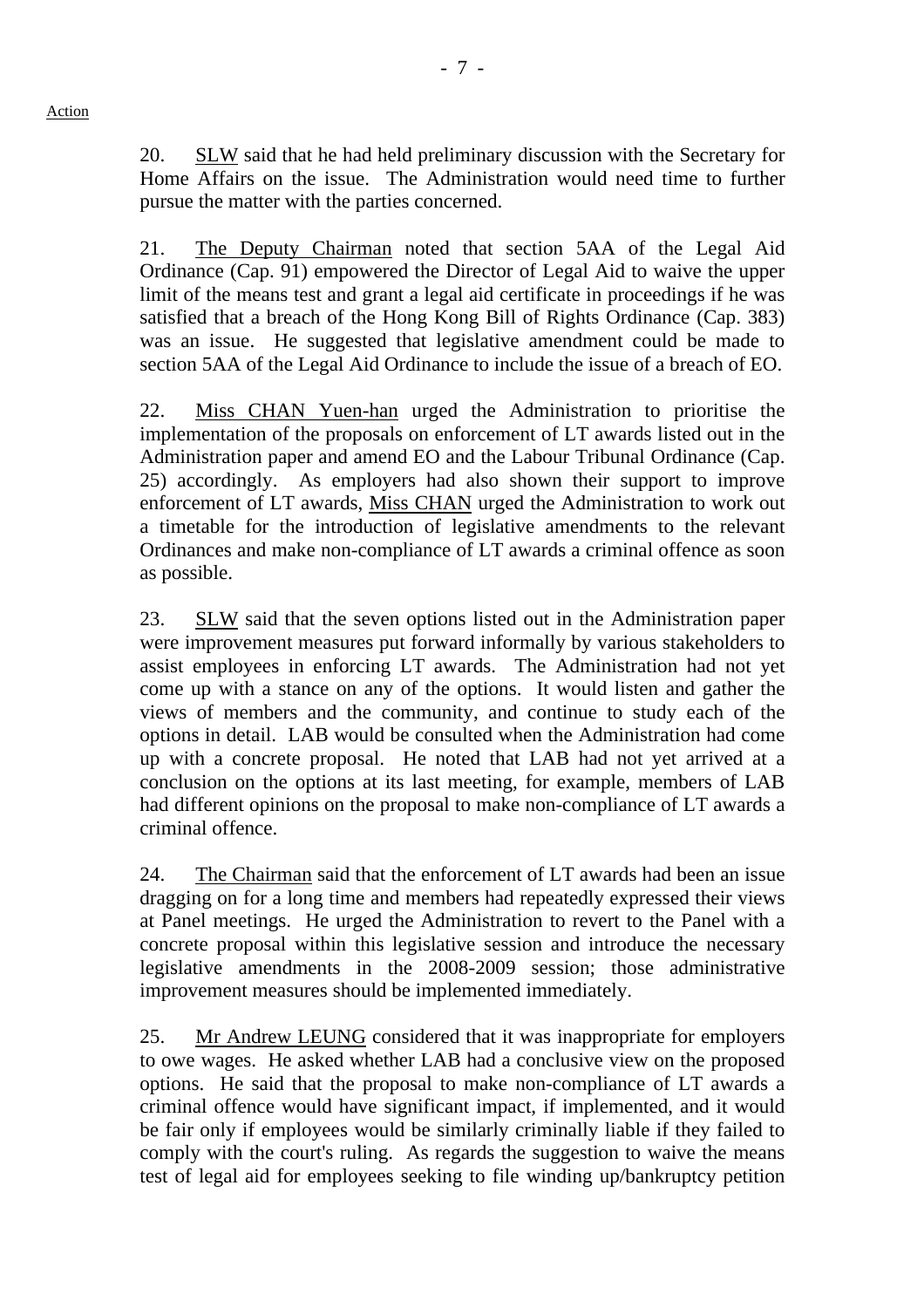against defaulting employers, Mr LEUNG noted that it might give rise to the question of unfairness to other applicants for legal aid. He asked whether the Administration would seek legal advice from DoJ on the proposal.

26. SLW said that as some of the proposals involved would have an impact on legal policy, DoJ had commenced to study the proposed options in detail. He reiterated that the Administration did not have a stance on which options to adopt. However, LWB and LD would continue to study each of the options in detail and liaise closely with the Home Affairs Bureau and DoJ prior to coming up with a concrete proposal. He shared members' concern that it was an issue which should be resolved as soon as possible, while noting the Administration's genuine need of time to work on it. He assured members that he would follow up the matter and revert to the Panel.

27. C for L said that members of LAB noted the complexity and potential read-across implications of the options proposed by the stakeholders. LAB felt strongly about the need to take action to tackle the problem of non-compliance with LT awards. Nevertheless, it had yet to come up with a view on the priority of the options concerned. LAB agreed that LD should further examine the options in consultation with other government bureaux/departments and relevant organisations, and revert to LAB as early as possible. C for L assured members that LD would make all efforts to study the issue and come up with a concrete proposal as early as possible. She agreed with members that effective measures should be implemented to tackle the problem of enforcement of LT awards while emphasising the need to examine the issue carefully. While there was a need to introduce measures to penalise unscrupulous employers, the impact of such measures on defaulting employers with genuine financial difficulties should also be minimised.

28. Ms LI Fung-ying expressed disappointment that the Administration had not come up with a concrete proposal and SLW had stated that the options listed in the Administration paper were merely informal suggestions. She said that while employers had expressed their support to implement measures to solve the problem of enforcement of LT awards, the Administration should show its determination and sincerity by coming up with a concrete proposal to address the problem. She further said that the seven options should not be considered separately as some could be put in place at the same time. For example, making non-compliance of LT awards a criminal offence and imposing punitive surcharge on defaulting employers should be considered in conjunction with each other.

29. SLW said that the Administration would not treat each of the options as separate from each other, and the feasible proposal could be a combination of the options. He reiterated that the options proposed provided a platform for discussions and the Administration would listen to members' views on the options.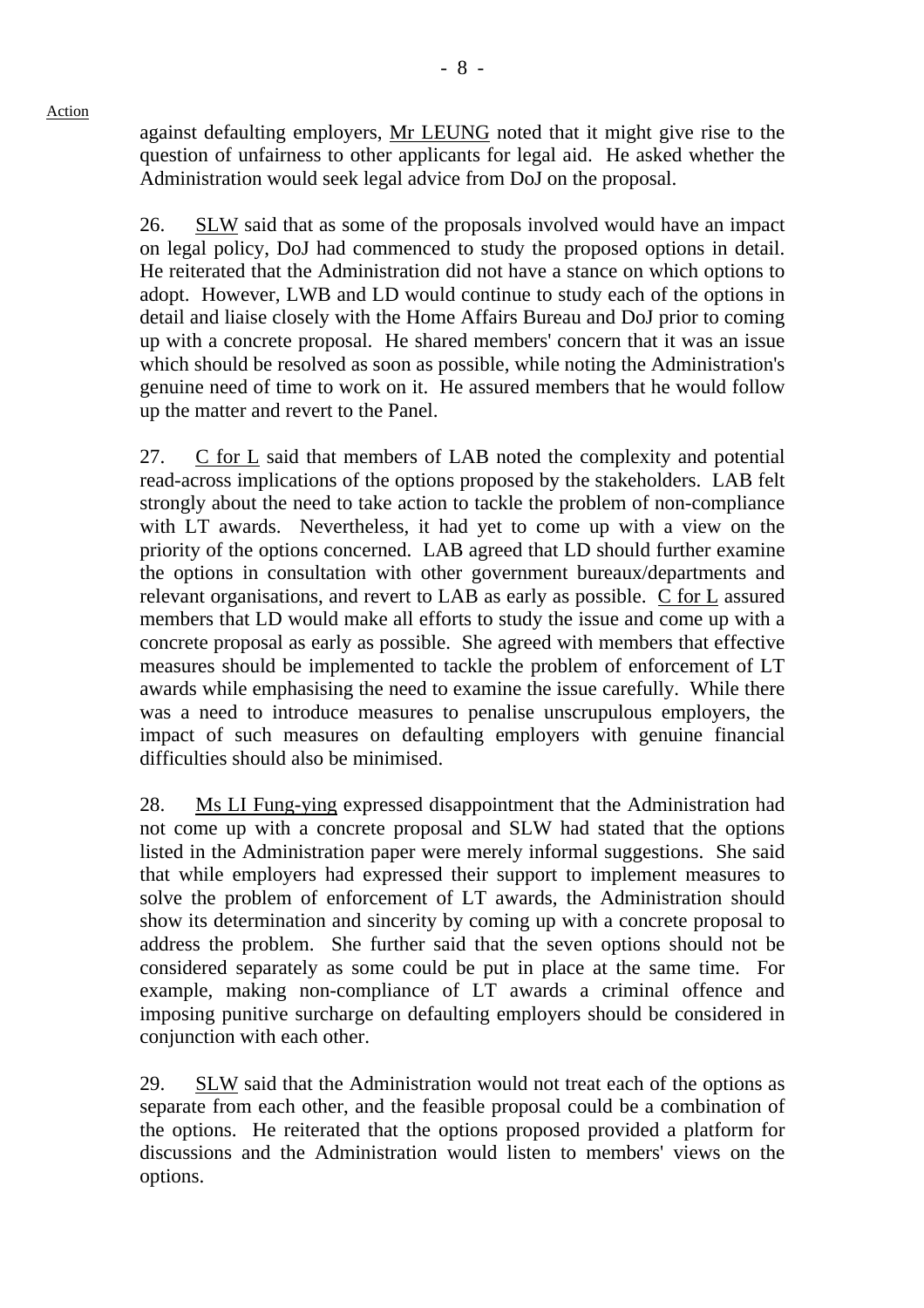30. Mr LEUNG Yiu-chung said that the utmost concern of employees was to receive the LT awards at the earliest. Hence, it was most important that the Administration should aim to implement practical measures which could assist employees to receive defaulted sum quickly. He enquired whether the Administration would introduce improvement measures in phases and consider extending the coverage of the Fund in the first instance. He also enquired whether the Administration would revert to the Panel on the issue within this legislative session.

31. SLW agreed that measures to tackle the issue should be practicable and the protection for employee's benefit should be of utmost importance. LD had already taken vigorous enforcement actions against wage offences which helped to reduce the incidents of defaulted LT awards.

32. The Deputy Chairman pointed out that it was misleading for the Administration to state that one of the proposed options was to "extend" the coverage of the Fund to defaulted sums awarded by LT. He said that under the existing operation of the Fund, the Fund Board could exercise its subrogation right to act on behalf of employees against defaulting employers. Upon application, the Fund Board could file petition and ex-gratia payment could be made only after the petition availed. Similar to the recent enforcement procedure against Sing Pao invoked by the Monetary Provident Fund Authority (MPFA), the Fund Board could consider initiating winding-up proceedings against defaulting employers. There should be no case that the proposal would give rise to abuse of the Fund as the presentation of a winding-up or bankruptcy petition would be a pre-condition for payment from the Fund. Pursuant to making payment to the employee, the Fund Board could, in exercising its subrogation right, recover any payment made in the course of the proceedings. The Deputy Chairman said that this option was practical and complied with existing legislation. Although the financial position of the Fund should be a factor in considering the option, this option should be feasible in view of the current accumulated surplus of the Fund.

33. SLW said that it would be considered an extension of the coverage of the Fund if its scope was extended to cover LT awards defaulted by employers. He noted that LAB had not reached agreement on this proposal. Nevertheless, LD would continue to explore the feasibility of this option.

34. C for L said that the Protection of Wages on Insolvency Ordinance (Cap. 380) had stipulated the procedure for invoking the Fund. She explained that there was a basic distinction between the roles of MPFA and the Fund Board. The MPFA managed employees' MPF accounts for their benefits and the Mandatory Provident Fund Schemes Ordinance (Cap. 485) empowered MPFA to act on behalf of employees to recover outstanding mandatory contributions. In the case of defaulted wages or defaulted LT awards, the defaulting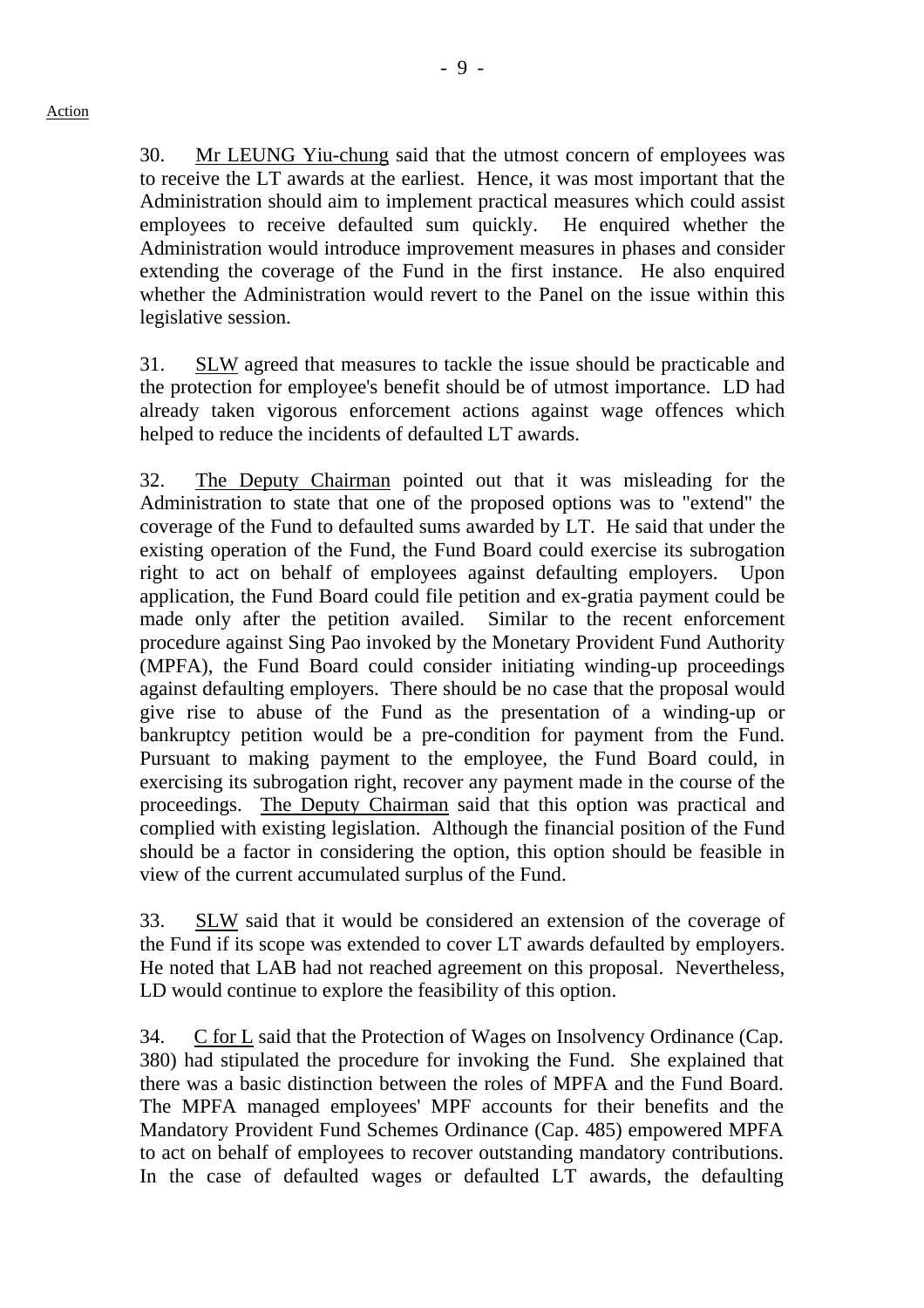employers owed the sum to the employees instead of the Fund Board. The Fund Board could exercise its subrogation rights only after ex gratia payment in respect of wages, wages in lieu of notice and severance payment had been made to an applicant. Pursuant to the ex gratia payment, the Fund Board might, as a subrogated creditor, file a proof of debt for the purpose of recovering any payment made. She further said that to extend the coverage of the Fund, the Administration would need to introduce legislative amendments to the Protection of Wages on Insolvency Ordinance. At the request of the Chairman, C for L agreed to seek legal advice on the proposal and revert to the Panel.

35. C for L added that some members of LAB suggested that the extension of the coverage of the Fund be considered as the last resort in case other means of enforcement had been exhausted and considered ineffective. However, other members were concerned that the Fund might end up being employees' resort in the first instance. She pointed out that although the current accumulated surplus of the Fund had amounted to some \$1.2 billion, the Fund Board needed to have sufficient reserve as the annual expenditure had reached some \$500 million during the period of the outbreak of Severe Acute Respiratory Syndrome.

36. Mr Andrew LEUNG said that the Administration should ensure the proper use of the Fund as it was stipulated in the Protection of Wages on Insolvency Ordinance that the Fund was to provide ex gratia payment to employees of insolvent employers instead of defaulting employers. While employers were also very concerned about the issue and in general agreed that the problem of enforcement of LT awards should be tackled, the action to be taken should be in compliance with common law. Referring to the enforcement taken by MPFA, he suggested that the Administration should give consideration as to how a winding-up petition could be made to court on behalf of employees of defaulting employers.

37. Mr Alan LEONG considered that the Administration should draw up concrete proposal to improve the enforcement of LT awards as soon as possible. As some of the options proposed would involve very complex issues, the Administration should work out a timetable and implement as soon as possible those options which were practical and less complicated. He pointed out that that there was a need for a subrogate to represent employees of defaulting employers to recover the sums owed. Apart from the suggestion for the Fund Board to act on behalf of employees of defaulting employers in filing winding-up petition, the Legal Aid Department or LD could consider taking up such a task on behalf of the employees concerned. Mr LEE Cheuk-yan shared the view of LD filing a winding-up petition on behalf of the employees concerned.

Adm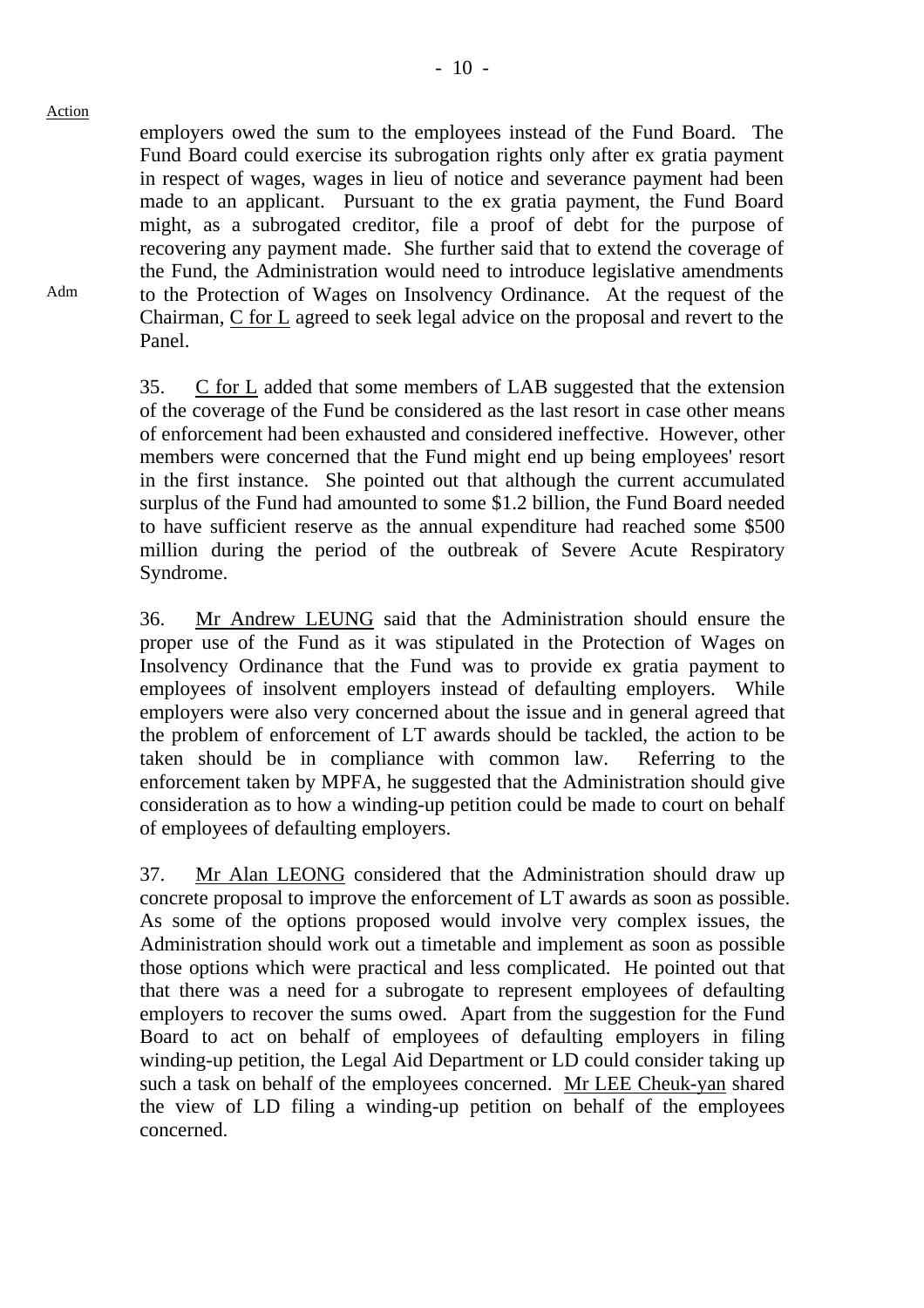38. Miss CHAN Yuen-han echoed members' view that LD had an obligation to protect the rights of employees and ensure that they would not be exploited by unscrupulous employers. She said that during the deliberation of the Bills Committee on Mandatory Provident Fund Scheme (Amendment) (No. 2) 2007, she had suggested that MPFA should issue warning letters to defaulting employers prior to filing a winding-up petition. LD should be on par with MPFA in providing protection for employees.

39. Mr LEUNG Kwok-hung considered that the Administration should take initiative to implement measures to solve the problem of enforcement of LT awards, as it was a policy decision and should not be hindered by the views of LAB. He urged the Administration to give a timetable for implementation.

40. The Chairman said that members in general shared the view that the issue of enforcement of LT awards should be tackled albeit there were different opinions on the measures. He urged the Administration to revert to the Panel with a concrete proposal and implementation timetable. He added that he would follow up the matter with SLW.

41. SLW reiterated that the Administration shared members' concern about the need to tackle the problem, and would study in detail various options proposed by members and stakeholders. The Administration would explore ways to implement measures which were practicable and feasible as soon as possible.

42. Mr WONG Kwok-hing moved the following motion -

"本委員會促請政府就改善執行審裁處裁斷提出切實可行方案,在本屆立 法會完結前提交本會,並盡速實施以徹底解決現行僱傭條例的漏洞。"

# (Translation)

"That this Panel urges the Government to put forward practicable proposal for improving the enforcement of Labour Tribunal awards, submit the proposal to the Panel before the end of this legislative session and expeditiously implement such proposal to thoroughly plug the loopholes in the existing Employment Ordinance."

43. The Chairman put the motion to vote. Seven members voted in favour of the motion and no member voted against it. The Chairman declared that the motion was carried.

Adm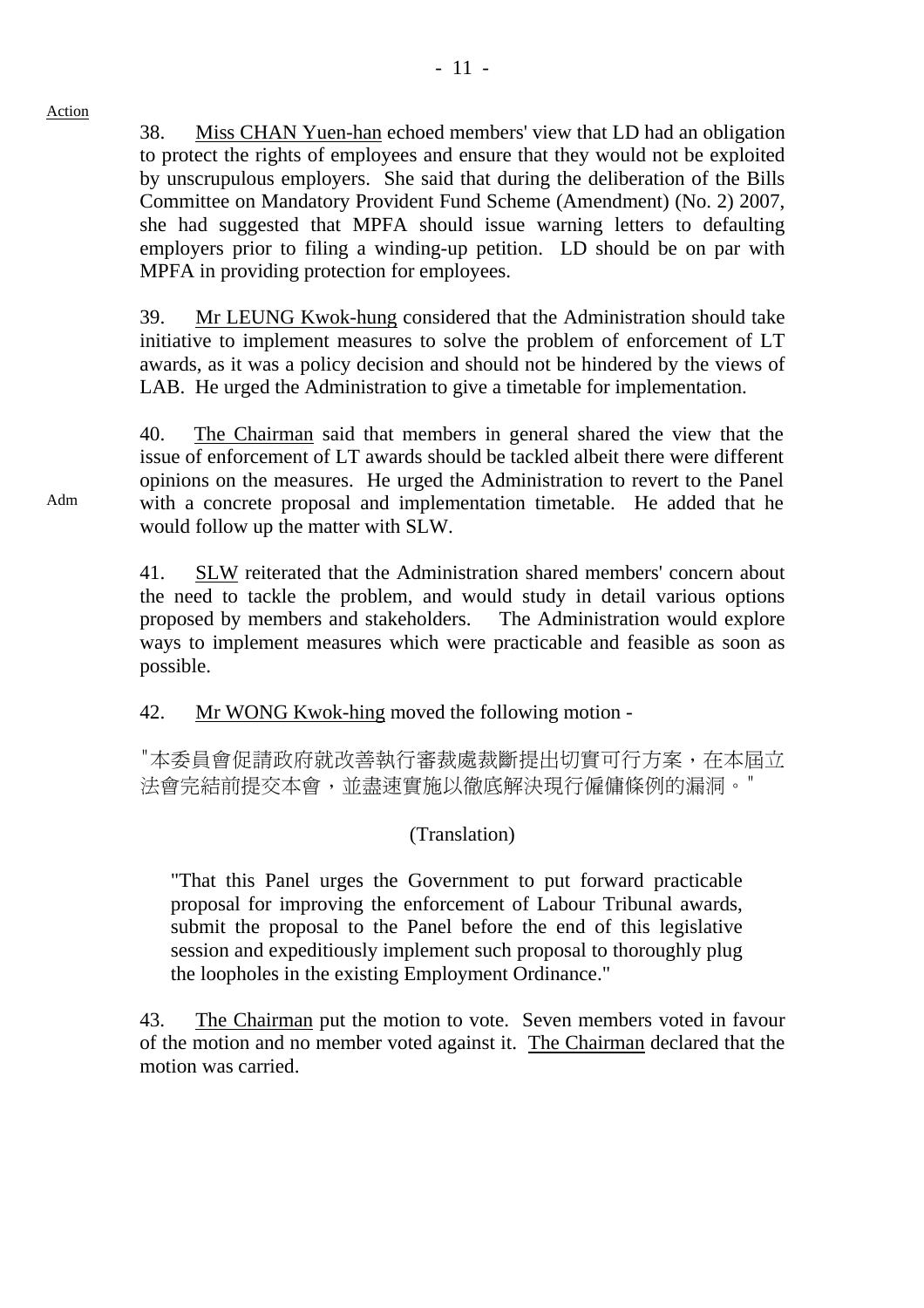**V. Preparatory work for introducing a statutory minimum wage for cleaning workers and security guards if the Wage Protection Movement fails to yield satisfactory results - Definitions of cleaning workers and security guards (**LC Paper No. CB(2)1662/07-08(05))

44. C for L said that at the LAB meeting on 16 April 2008, members agreed that the Administration should continue to promote the Wage Protection Movement (WPM) while also commencing the preparatory work for the possible introduction of a statutory minimum wage (SMW) for cleaning workers and security guards should the WPM be found ineffective in the overall review scheduled for this October. LAB had not yet deliberated in detail the definitions of cleaning workers and security guards and it would continue discussion on the issue at the next meeting.

45. Referring to paragraph 9 of the Administration paper, C for L invited members' views on the definitions of the two specified occupations. The main issue to be considered included -

- (a) whether the SMW definitions of the two specified occupations should follow that for the WPM or cover a wider scope so as to include all types of cleansing and guarding services;
- (b) whether the SMW definitions should cover workers whose duties involved multi-tasks in which cleaning or guarding work occupied a portion of their duty assignments, and if so, whether a percentage or number of hours needed to be set for the portion involving cleaning or guarding work; and
- (c) whether domestic helpers, foreign or local, currently excluded from WPM should be included in the SMW definition for cleaning workers

46. C for L added that the issue concerning domestic helpers was a complex one as cleaning work normally formed an integral part of the duties of domestic helpers. As for foreign domestic helpers, consideration should be given that they were provided with free accommodation and food by their employers.

47. Referring to an open support of a Member of the Executive Council on a SMW for the two specified occupations, Mr LEE Cheuk-yan enquired whether the Administration had firmed up its decision on the introduction of SMW. He considered that WPM had proved a failure and a SMW should be introduced as early as possible. Mr WONG Kwok-hing and Mr LEUNG Kwok-hung shared the view of an early introduction of a SMW.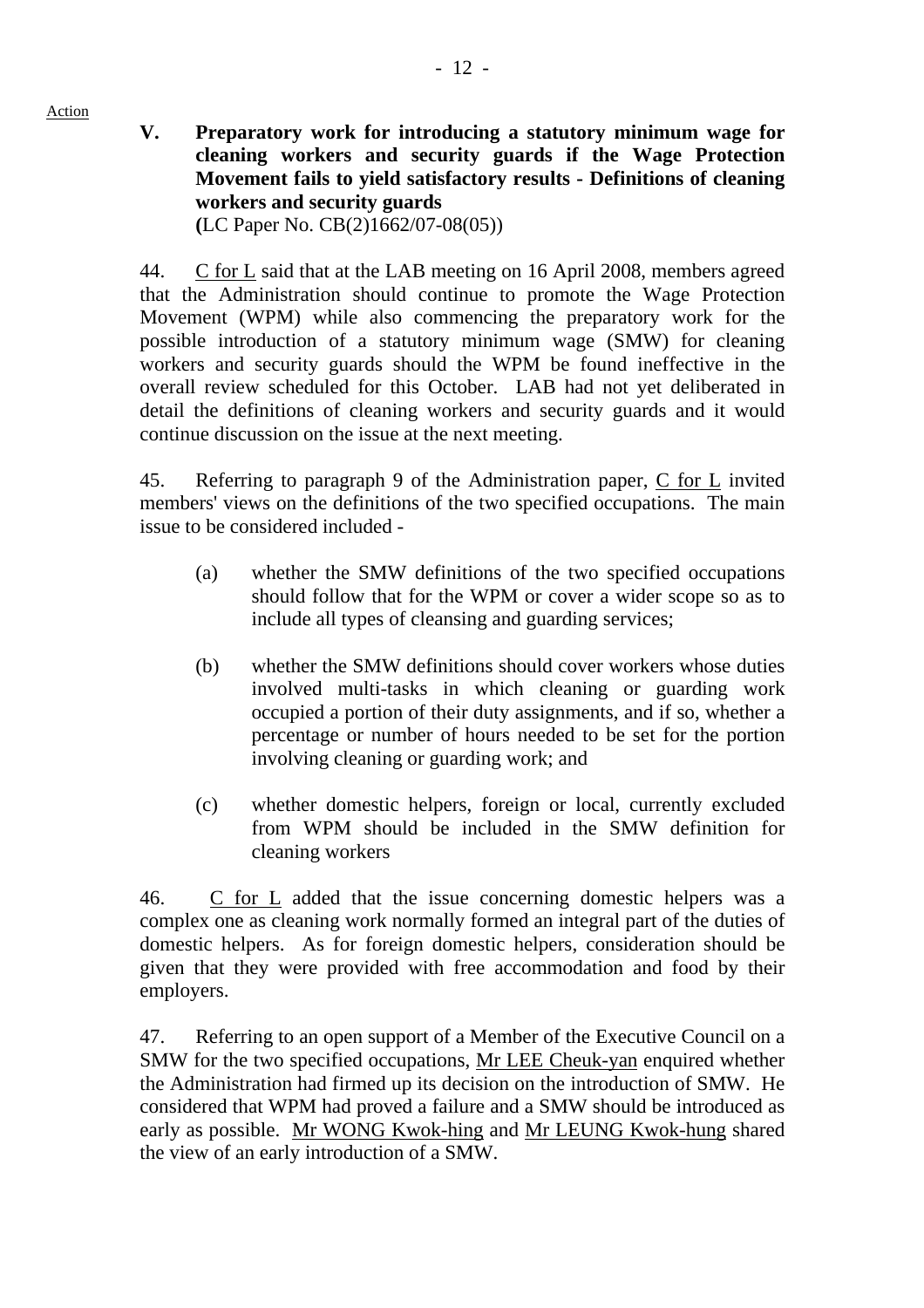48. SLW responded that the Administration would continue to solicit support from different sectors of the community so that more workers would benefit from wage protection before the overall review of the effectiveness of WPM scheduled for October this year. On the other hand, the Administration had commenced detailed study on issues related to the introduction of a SMW for the two specified occupations in case the overall review indicated that WPM failed to yield satisfactory results.

49. Mr LEE Cheuk-yan said that the aim of a SMW would be to address the problem of working poverty. Hence, the definitions of the two specified occupations should be as wide as possible in order to cover as many workers as possible. For example, in the case of cleaning workers, those whose work involved an element of cleaning such as vegetable washing, car cleaning, hairwashing, personal cleaning workers etc. should be covered. It was not necessary to impose a requirement on the percentage and the number of hours as it would give rise to unnecessary disputes. Miss CHAN Yuen-han, Mr WONG Kwok-hing, Mr LEUNG Yiu-chung and Mr Frederick FUNG shared similar views.

50. Drawing reference to the United Kingdom, Mr LEE Cheuk-yan said that domestic helpers who were provided with free accommodation should be excluded from the definition of cleaning workers for the propose of SMW. Miss CHAN Yuen-han said that there was in place a Minimum Allowable Wage for foreign domestic helpers. It would be for the community to deliberate on this issue.

51. Miss CHAN Yuen-han held the view that definitions of the two specified occupations should be as wide as possible so as to cover all workers whose work involved an element of cleaning or guarding work. She suggested that the Administration should obtain such information from the Census and Statistic Department (C&SD) and identify all the low-paid jobs below a monthly salary of \$6,500 which involved an element of cleaning or guarding work. She said that workers providing services in entertainment premises such as mahjong parlour should also be considered under the SMW definitions of cleaning workers and security guards.

52. C for L said that the Annex of the Administration paper had listed out different definitions of cleaning workers and security guards under the Labour Earning Survey (LES) and General Household Survey (GHS) of C&SD. Since the wage data for "cleaners" and "security guards" under WPM were collected from LES based on information provided by employers, it would be technically difficult to compile the data along the lines proposed. C for L welcomed members' suggestion as to how a line should be drawn on the SMW definitions of the two occupations.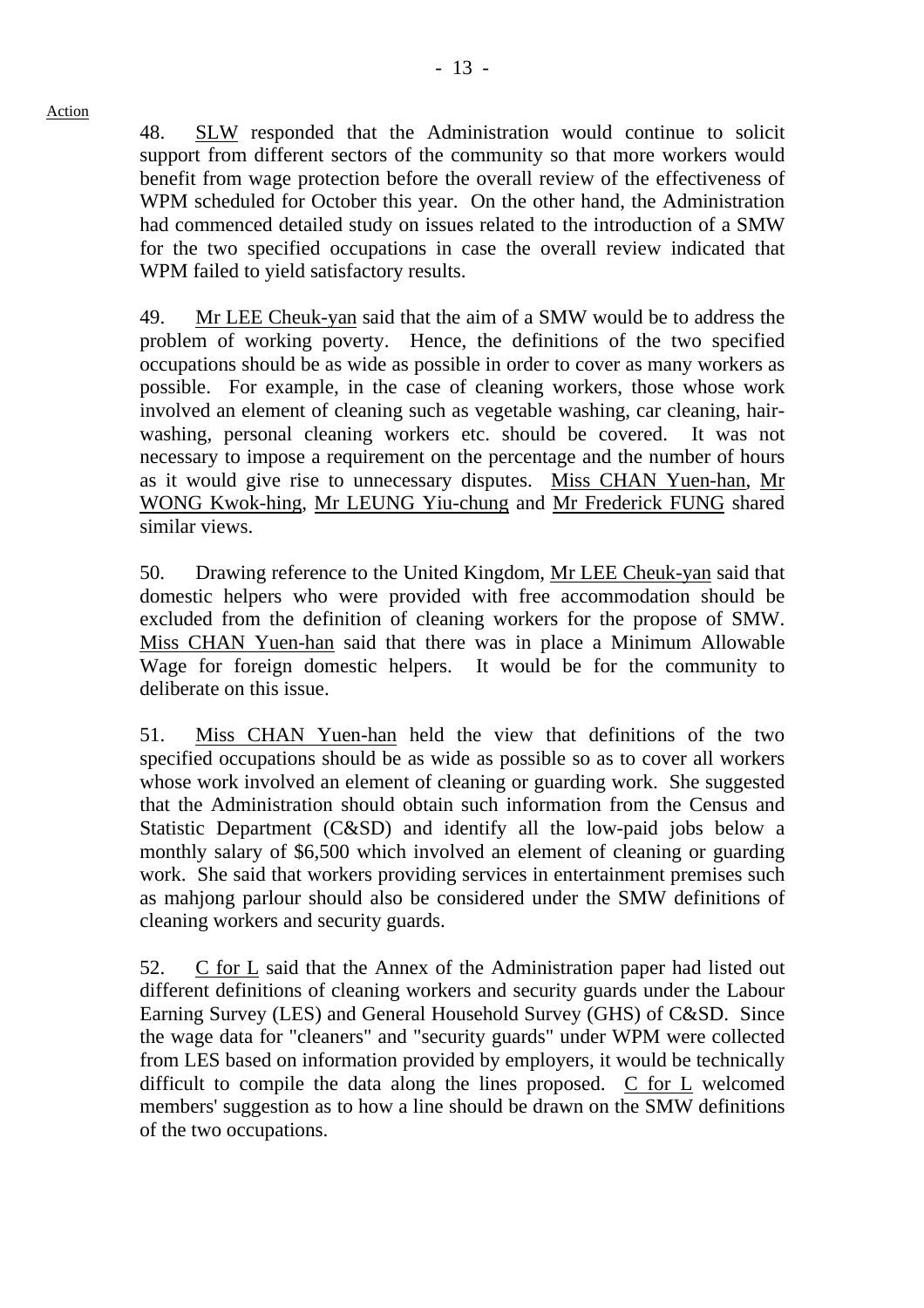53. Mr WONG Kwok-hing enquired about the updated number of participants in WPM.

54. SLW responded that some 1 100 corporations/organisations participated in WPM since its launching in October 2006. He noted that some companies not joining WPM might be paying cleaning workers and security guards a wage reaching the WPM level. He said that the effectiveness of WPM should be assessed by various factors taking into account whether there was a rise in the average wages of the two occupations and the number of cleaning workers and security guards benefited from WPM. Since the launching of WPM in October 2006, a total of some 4 000 cleaning workers and security guards placed through LD's free employment service had benefited, as such service had since been extended to only those vacancies of the two occupations offering wages not lower than the average market rates.

55. Mr LEUNG Kwok-hung considered that the Administration had used WPM as a tactic to delay the introduction of a SMW. He held the view that the introduction of a SMW should not be confined to the two specified occupations but for all low-paid workers of all trades.

56. Ms LI Fung-ying considered that the Administration should not be bogged down in details of the definitions of the two occupations, and should put forward a proposal on the legislative framework for the introduction of a SMW at this stage. She said that the definitions of the two occupations should be as wide as possible, for example, instead of drawing a line, security guards of all the four security personnel permit categories should be covered by SMW. Mr Frederick FUNG expressed the same view and said that a SMW should not have a significant impact on security guards and cleaning workers of the higher skilled and paid.

57. C for L explained that it was necessary to seek members' views on the details of the definitions of the two occupations and specify in the legislative provisions the coverage of the type of workers to be benefited if a SMW was to be introduced. She said it was a fundamental issue that entitlements to legal rights be clearly spelled out. In addition, unless well justified and spelled out, it would be difficult not to handle the coverage of cleaning workers and security guards on par. She advised that, as gauged from LD's consultations with the security and guarding industry, views were diverse on the categories of security guards that should be covered by SMW. If all the security personnel permit categories were to be covered in the definition of security guards, cleaning workers would need to be defined at a scope wider than the types specified under WPM. She added that information on the definitions of security guards under LES, GHS and the security personnel permit categories were at Annex of the Administration paper for members' reference.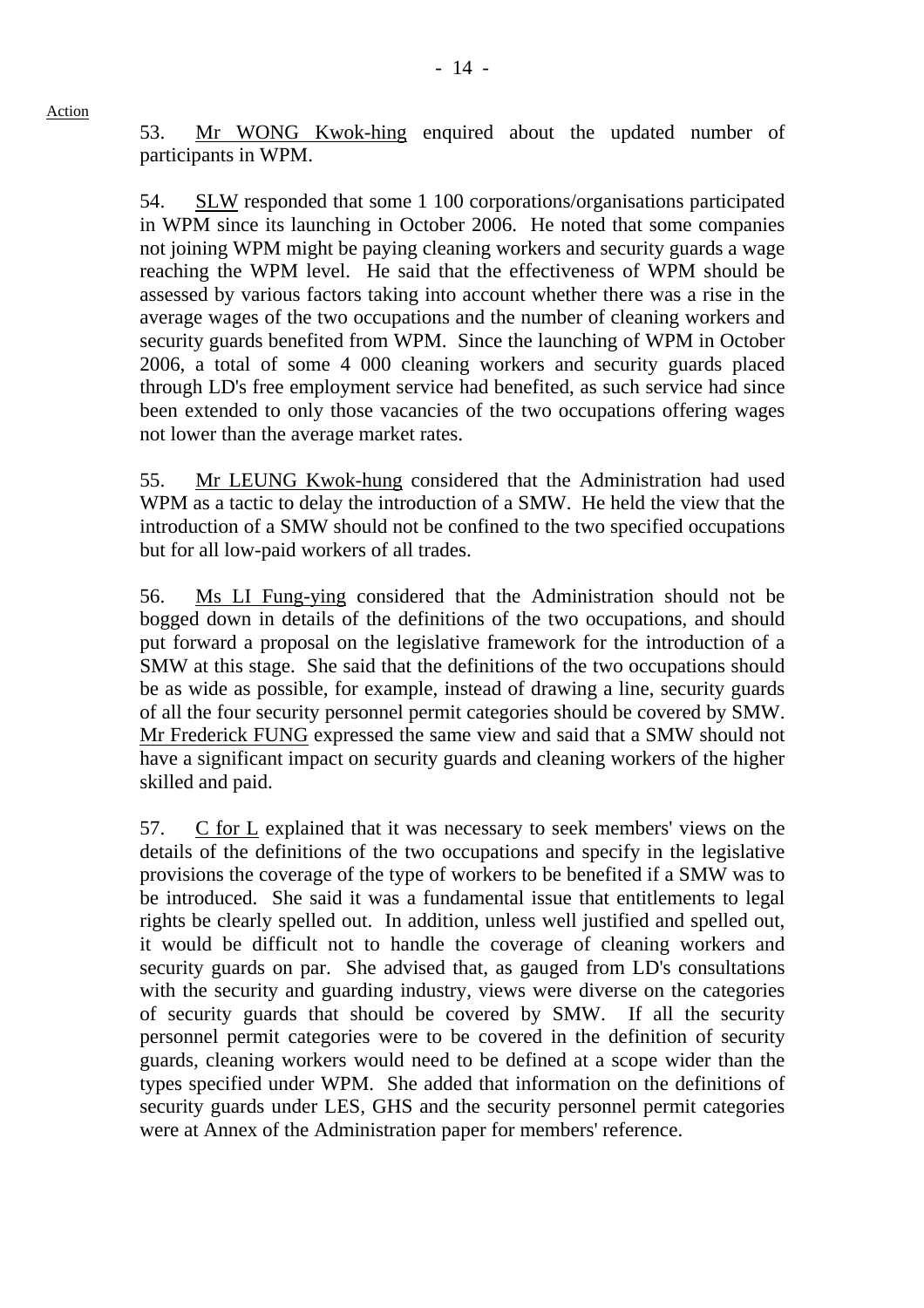58. Mr Frederick FUNG urged the Administration to issue instruction to DoJ for drafting a bill on SMW. Noting that the definition of a SMW would be discussed at the next meeting, Mr FUNG pointed out that it was important that a SMW should be set at a reasonable level to enable the low-income group to have a decent living and that a review mechanism should be available to adjust the level of SMW when needed.

59. Mr LEUNG Yiu-chung referred to the Administration's earlier report on the launch of WPM that there were a total of some 187 000 cleaning workers and security guards in the market. He asked how the Administration arrived at the figure and what definitions were then adopted for the two occupations. He expressed concern about the assessment criteria for the overall review of WPM as the introduction of a SMW would be pending the result of the overall review.

60. SLW said that according to the estimate by C&SD, there were some 187 000 cleaning workers and security guards in the second quarter of 2006. It was essential to study the details of the definitions of the two occupations, such as whether a definition for cleaning workers should cover dishwashers who were not included in WPM. The responsibilities of employers and employees should be clear in the SMW legislation should it be put in place, as a breach would entail criminal liability. He further said that the proposed assessment criteria to be adopted in the overall review of WPM scheduled for October 2008 would be discussed at the next Panel meeting. He pointed out that it was an unusual step for the Administration to advance the preparatory legislative work for introducing a SMW prior to the making of a decision for legislation.

61. Mr LEE Cheuk-yan said that from the perspective of addressing the problem of the working poverty, the main concern for the introduction of a SMW should be to provide protection for all low-paid workers so that they could live in self-reliance without resorting to Comprehensive Social Security Assistance. Hence, the SMW definition of cleaning workers should cover any occupation with an element of cleaning; the definition for security guards should not be confined to the types specified under the four security personnel permit categories. He pointed out that no permit was required for those car park attendants responsible for collection parking fees, and their duties might not be very different from some security guards under the security personnel permit categories. A SMW definition of security guards should also include job types of this nature.

62. SLW referred to the background for providing wage protection for the two specified occupations. He said that in response to the incidents of exploitation of non-skilled workers (primarily cleaning workers and security guards) by unscrupulous government service contractors and the requests of members, the Government had since May 2004 introduced a mandatory wage requirement for government service contracts such that a tender offered should not be considered if the monthly wage rate offered to their non-skilled workers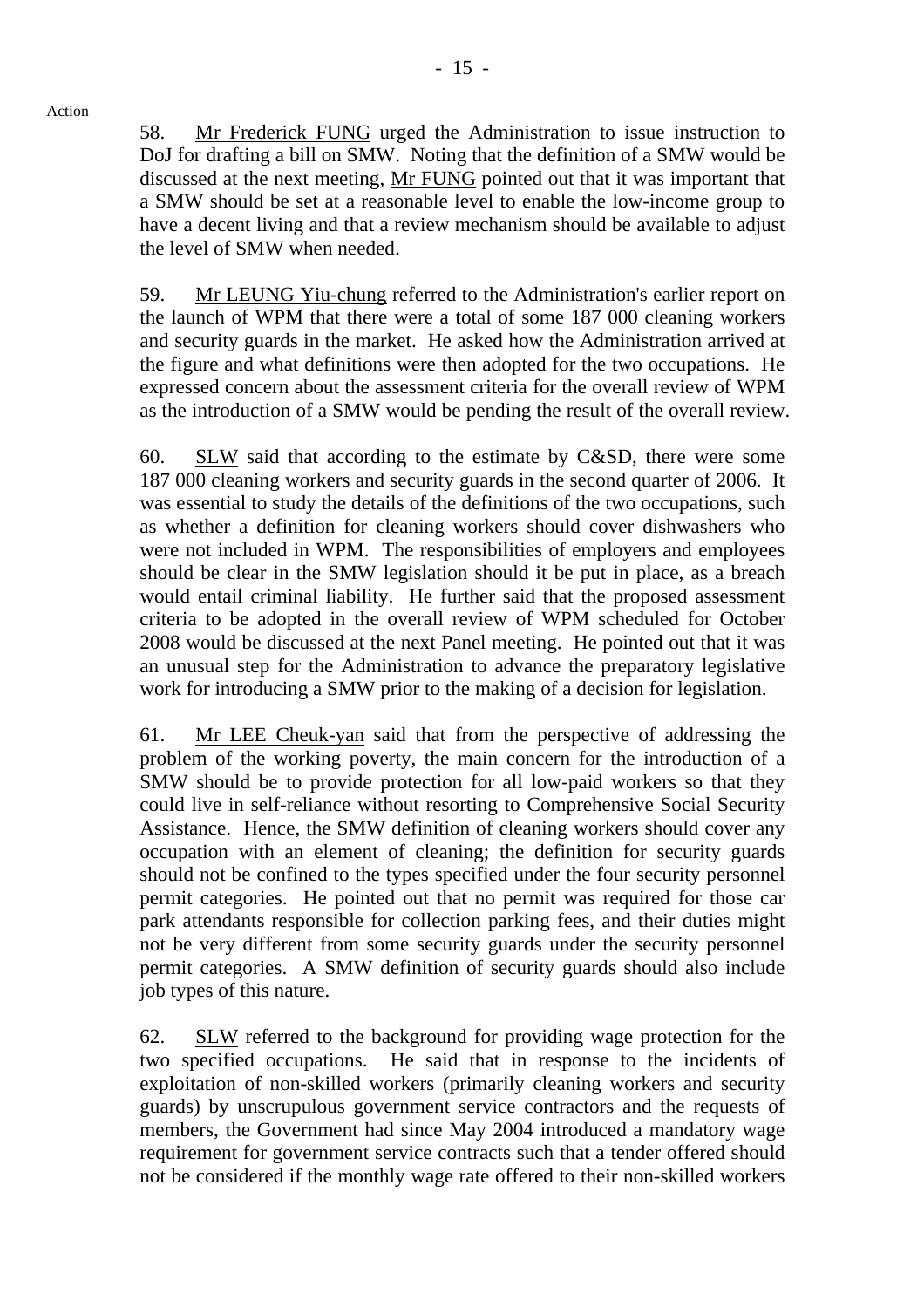by the tenderer was less than the average monthly wage for the relevant occupations as stipulated in the Quarterly Report of C&SD at the time when the tenders were invited. Subsequently, public and other relevant bodies were encouraged to follow Government's practice in adopting the wage requirement in procuring outsourced cleansing and guarding services. He said that in WPM, cleaning workers and security guards were defined as specified under LES of C&SD. SLW added that a careful deliberation on the definitions of the two occupations was needed and the advice of DoJ would be sought on the matter.

63. Senior Labour Officer (Special Duties) said that LD had discussed with the guarding trade unions. LD was aware of the fact that car park attendants responsible for guarding work in respect of vehicles were required to hold a permit whereas no permit was required for those responsible for collection of parking fees.

64. Miss CHAN Yuen-han said that narrow SMW definitions for the two occupations, such as that adopted in WPM where those working in retail, entertainment and catering industry whose duties involved cleaning were excluded, would lead to enforcement difficulties and legal uncertainties should SMW legislation be in place. In the light of the complexity of the relevant issues of SMW, she urged the Administration to introduce a bill on SMW as early as possible so that members could further their deliberations in the course of scrutinising the bill.

65. C for L explained that cleaners as defined under LES referred to those whose duties comprising a certain portion of cleaning work. LES categorised workers of mahjong parlours and food establishments under entertainment industry and catering industry respectively. LD would try its best to obtain data from C&SD and identify the relevant industries which would involve cleaning and guarding work.

66. Mr WONG Kwok-hing said that the SMW definitions of the two occupations should be wide enough to cover as many workers as possible in order to address the issue of working poverty. For example, workers whose duties involved an element of cleaning and security guards with a security personnel permit should be covered by SMW. This approach could avoid the possible problem of creative apportionment of duties by unscrupulous employers to circumvent SMW provisions. Mr Frederick FUNG shared the same view.

67. In response to Mr LEE Cheuk-yan, C for L said that LAB noted that SMW definitions of the two occupations would involve complex issues such as diversity in skill levels, remuneration and work arrangements within the two occupations and it would continue discussion on the issue at the next meeting. C for L added that it was a matter of principle as to how the coverage of the two occupations should be set.